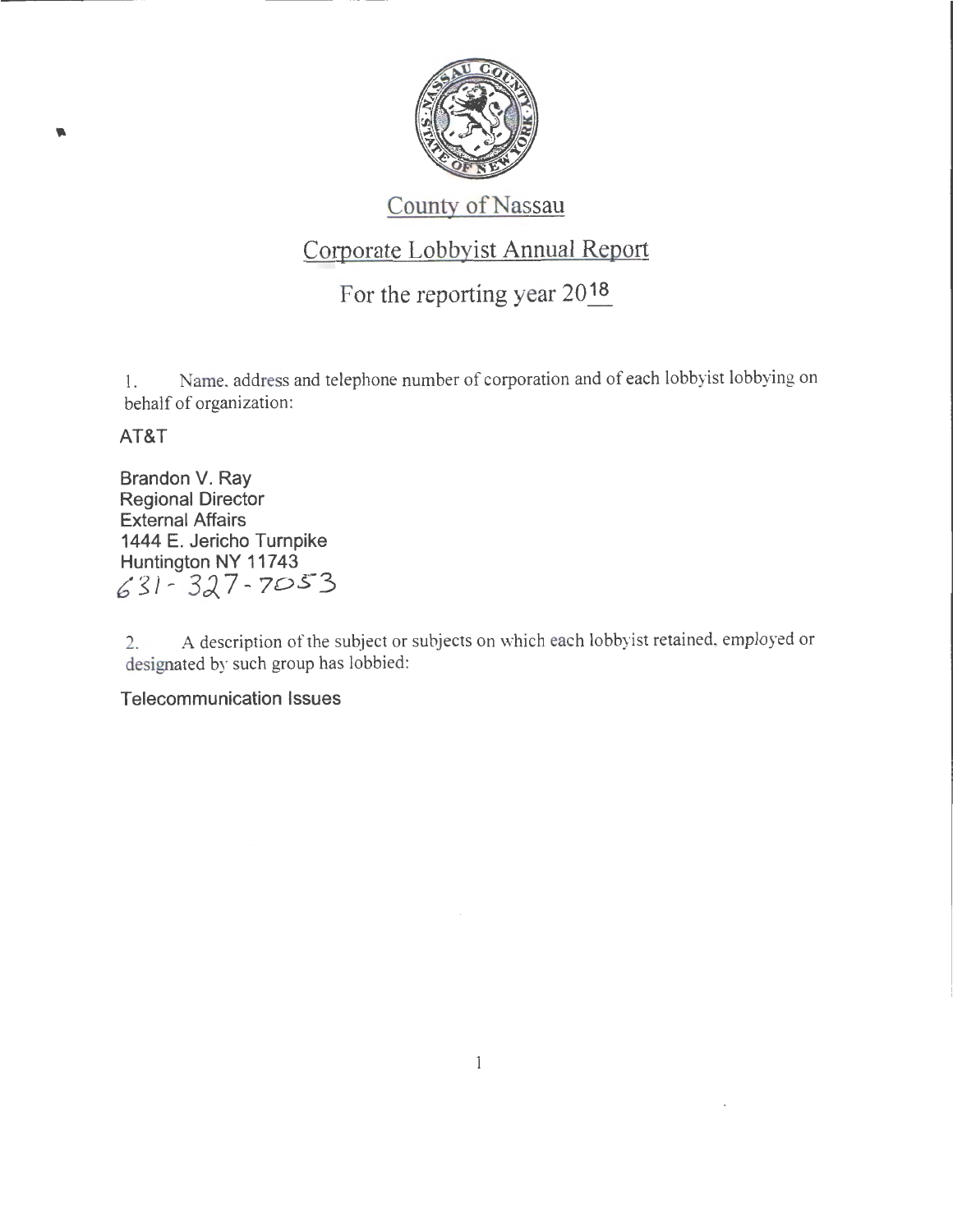3. Names of the persons and agencies before which such lobbyist has lobbied:

**Nassau County Legislature Nassau Coujnty Executive Office and Departments Nassau County DPW Nassau County Police Department** 

×,

 $\blacksquare$ 

4. List below amounts for any compensation paid or owed to the employees and/or outside lobbyist during the prior year for the purposes of lobbying. Such amounts shall be detailed as to amount, to whom paid and for what purpose.

| Amount<br>$\overline{0}$              | Details |
|---------------------------------------|---------|
|                                       |         |
|                                       |         |
|                                       |         |
|                                       |         |
|                                       |         |
|                                       |         |
|                                       |         |
| <b>Contract Construction Contract</b> |         |
|                                       |         |
| <b><i><u>PHOTOSHIPPING</u></i></b>    |         |
|                                       |         |
|                                       |         |
|                                       |         |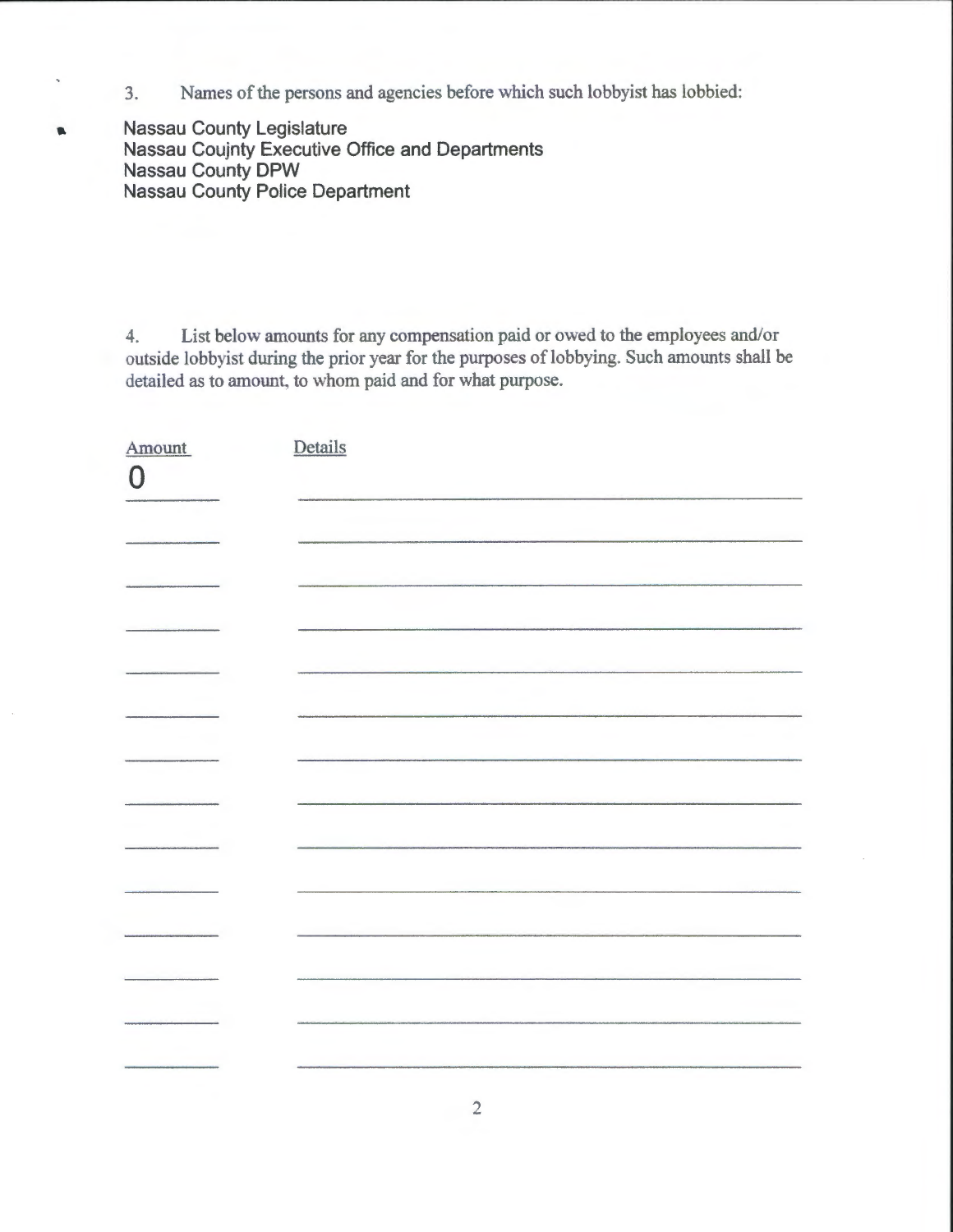5. List below the cumulative total amounts earned by such employees and/or lobbyists as a result of lobbying throughout the year:

0

0

6. List below the expenses incurred or expensed by lobbyist for the purpose of lobbying:

| Amount | Details                                                                            |
|--------|------------------------------------------------------------------------------------|
| 0      |                                                                                    |
|        |                                                                                    |
|        |                                                                                    |
|        |                                                                                    |
|        |                                                                                    |
|        |                                                                                    |
|        |                                                                                    |
|        |                                                                                    |
|        |                                                                                    |
|        |                                                                                    |
|        |                                                                                    |
|        |                                                                                    |
|        |                                                                                    |
|        |                                                                                    |
|        |                                                                                    |
| 7.     | List below the cumulative total amounts expended for lobbying throughout the year: |